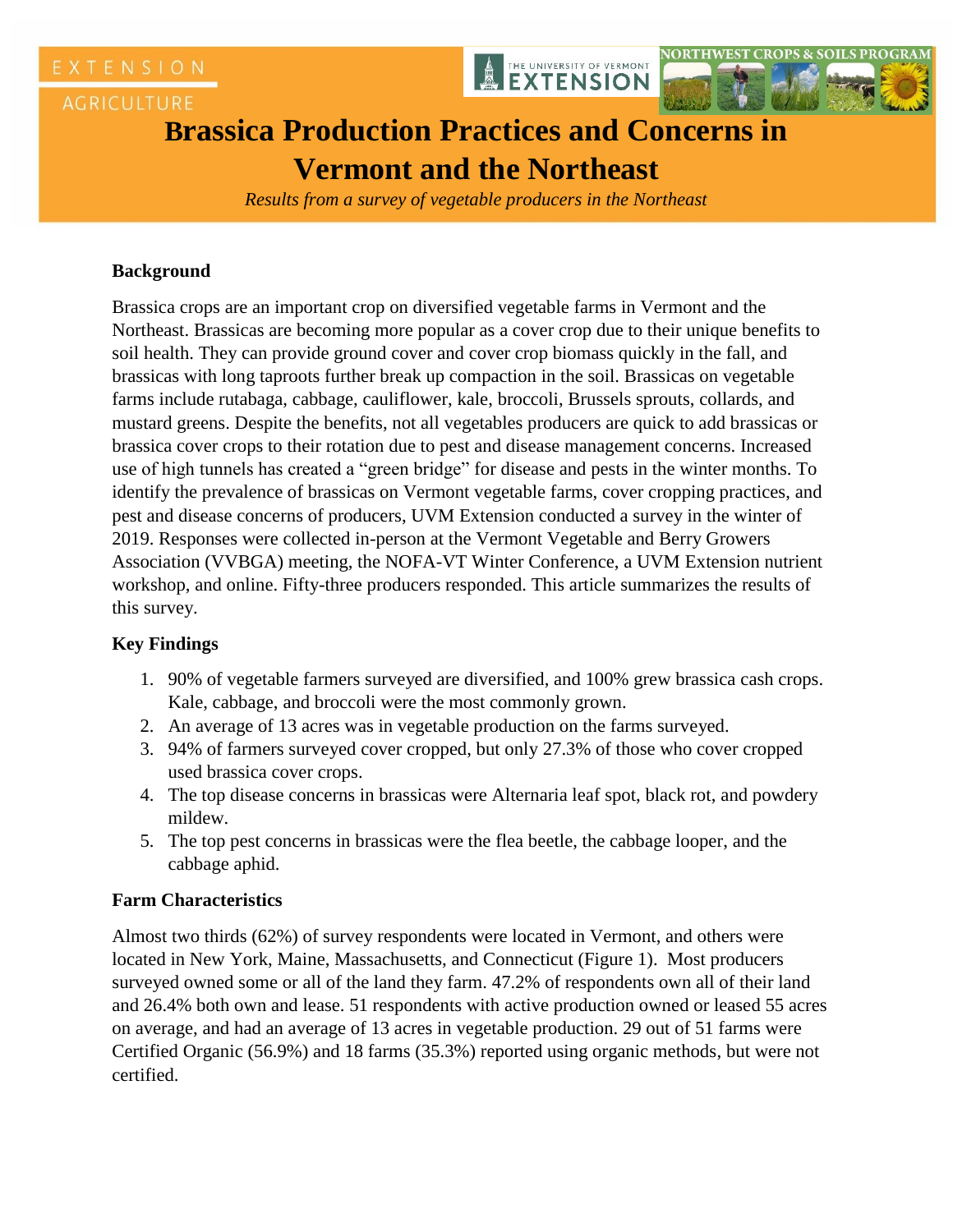

**Figure 1. Representation of states from respondents.**

90% of vegetable growers surveyed were diversified, reporting crops other than vegetables, and 100% grew brassicas as a cash crop. The reported brassica cash crops, from most frequently reported to least frequent, were: kale, cabbage, broccoli/broccoli rabe, Brussels sprouts, turnips, other brassica greens, cauliflower, kohlrabi, collards, and others (arugula, mustard green, radishes, rutabagas).

### **Cover Cropping with Brassicas**

Despite the benefits of brassica cover crops, vegetable farmers in the northeast have been slow to integrate them into their cropping systems.

Cover cropping was prevalent among the producers that responded to the survey, with 94% having some amount of cover crops in their production systems. The most common acreage cover cropped was 1 to 5 acres (49%), followed by less than 1 acre (17.6%). However, despite a wide use of cover crops in vegetable operations, only 27.3% of cover cropping producers surveyed used brassica cover crops.

Among these producers cover cropping with brassicas, tillage radish was the most popular brassica cover crop, followed by High Glucosinolate Mustard (HGM), and then by forage turnips. Those who did use brassica cover crops cited soil health (29.5%), pest and disease suppression (15.9%), and a good fit in the seasonal rotation in terms of timing and variation (9.1%) as the top motives for implementing brassicas.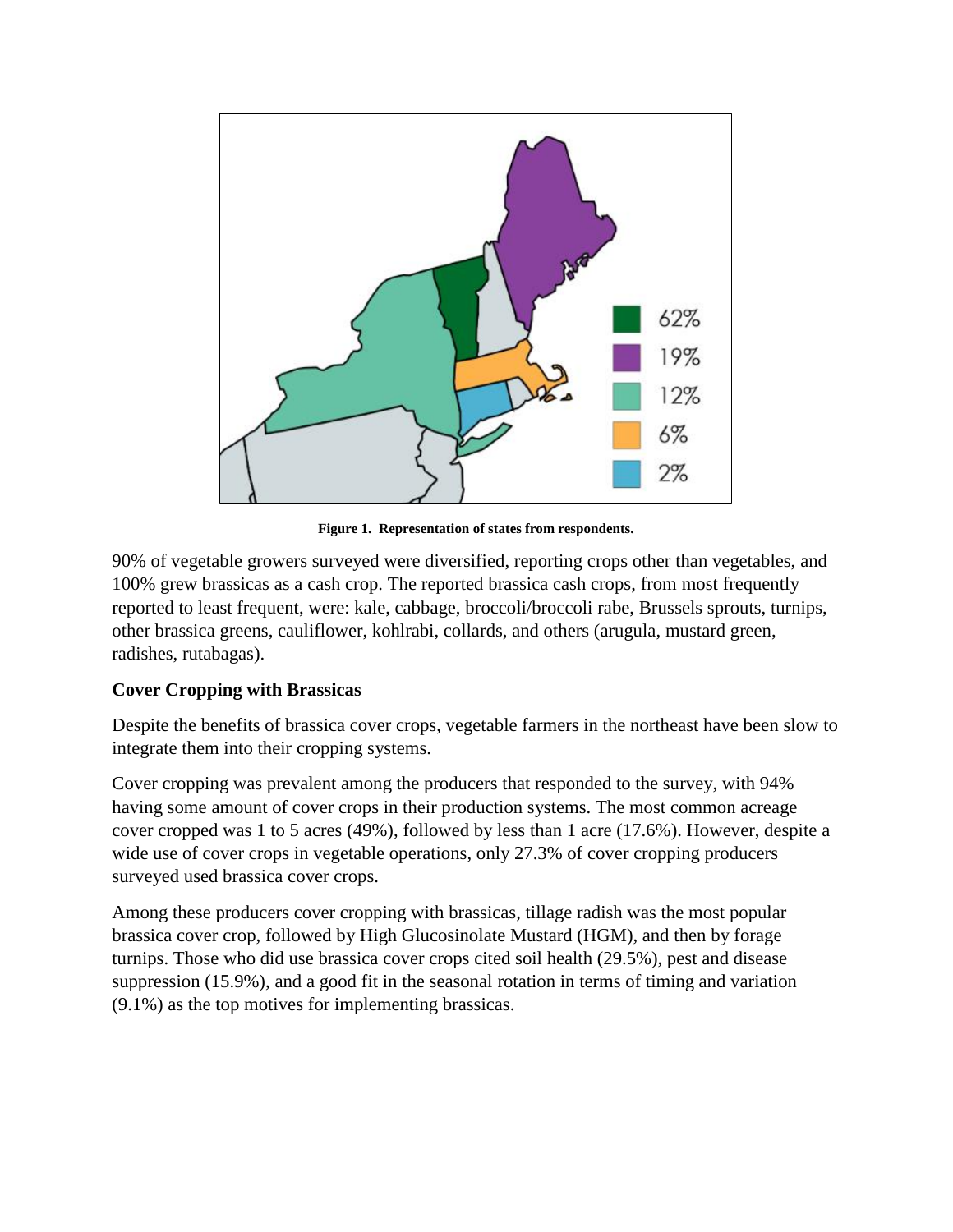#### **Pest and Disease Concerns**

A major barrier to the successful implementation of brassica cover crops is concern about pests and disease. Brassicas are susceptible to many pathogens and pests that can limit yield and crop quality.

The majority of cover croppers, the 72.7% that did not implement brassicas as cover crops, stated that they did not use brassicas due to the following top motives: risk of pests and disease (59.4%), contentment with different cover crops (31.3%), being unfamiliar with the use of brassica cover crops (28.1), and not being able to successfully fit brassicas in a rotation in terms of timing and variation (25%).

Producers were asked to report their top three disease and pest concerns in this survey. The top three disease concerns were alternaria leaf spot, followed by black rot, then powdery mildew. Other diseases reported in order of concern were: downy mildew, black leg, sclerotina white mold, and club root (See Figure 2). This confirms anecdotal evidence that the main source of hesitation among vegetables growers are concerns about pest and disease carryover from brassica cover crops.



**Figure 2. Producer disease concerns. Producers were asked to report their top three concerns.**

The top three pest species concerns were flea beetle, followed by cabbage looper, then cabbage aphid. Other pests reported in order of concern were: imported cabbageworm, cabbage root maggot, swede midge, diamondback moth, and cross striped cabbageworm (See Figure 3).